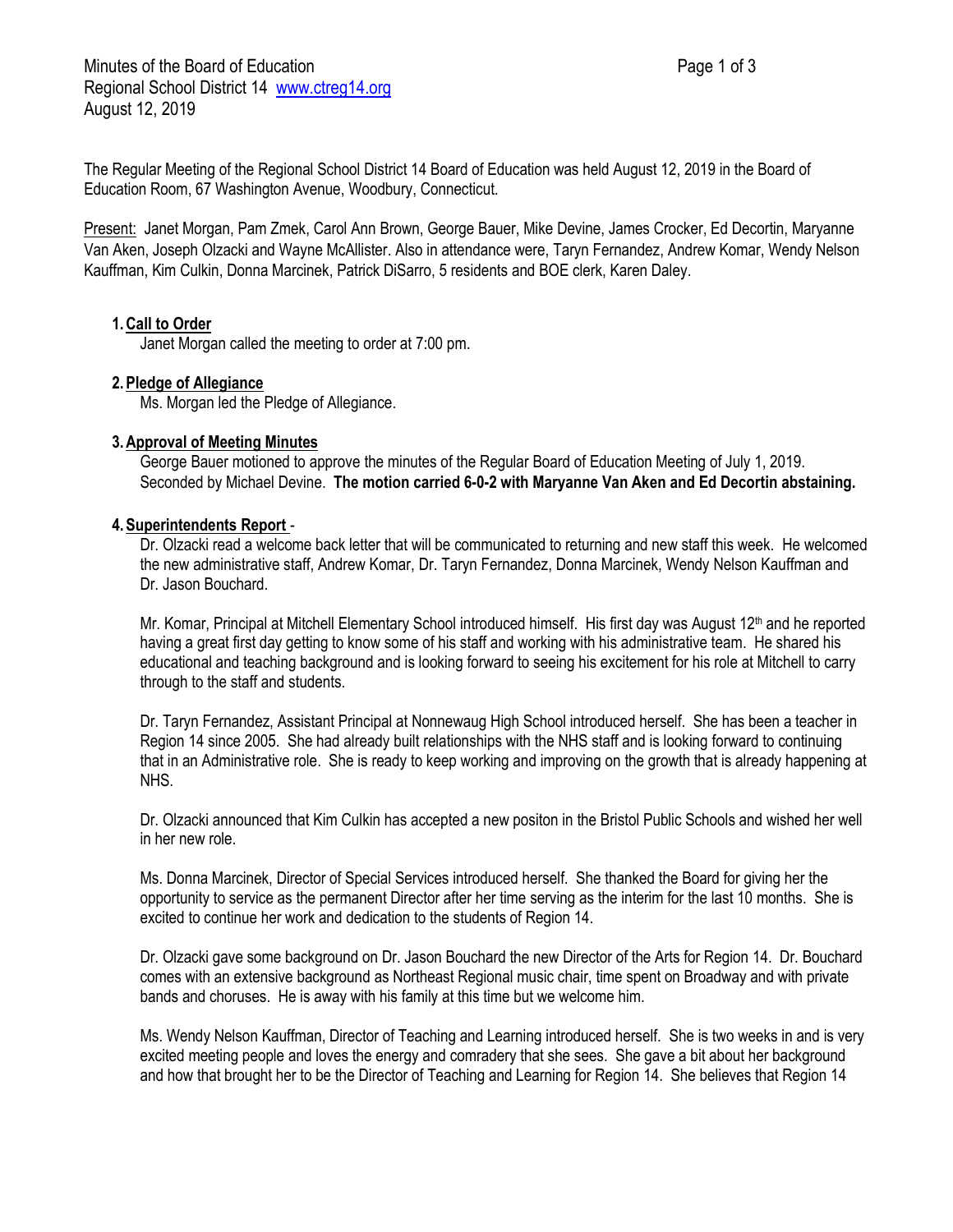has a great foundation in place and she looks forward to working on and improving what is already being done. She will be devoting one Wednesday a month with staff for curriculum review to stay on top of the implementation. She will help teachers focus on implementing high quality instruction. She is very impressed by AP statistics. Region 14 is ranked  $7<sup>th</sup>$  in the state for participation in AP classes with 40% of students taking at least one AP exam. Out of 20 AP courses, 17 had a majority of students scoring high enough on the AP exam to earn credit for college. In four of the AP courses: Calculus, Computer Science, Spanish and Art, 100% of students who took the exam earned college credit. A College Board representative is coming in September to see where we can continue to improve in the AP area as well as SAT and PSAT scores.

- **5.Building Committee Report** Mr. Bauer held a Building Committee meeting on July 23, 2019. The project is moving along well. Phase 4A, World Language and Math is looking at an August  $15<sup>th</sup>$  completion date, ready for the start of school. Phase 4B, 4Cand 4D, locker and fitness rooms and the gym should all be ready for mid to late September. These projects should wrap up most on the inside construction at NHS. The turf field project is running about one month ahead of schedule because of the good weather we have been having and should be ready for the beginning of school as long as weather continues to cooperate. This includes the resurfacing of the track. Final paving for a significant portion of the school will be complete this week. There is a small section that will not be paved yet to accommodate for some septic system repairs that still need to be completed. Next meeting is on Tuesday, August 20, 2019.
- **6.Board Chair Comments** On behalf of the Board, Ms. Morgan welcomed new staff and those that have moved into new positions. She thanked Kim Culkin for her service and wished her well. She thanked the interview committee participants for their time over the summer sitting in on interviews for the administrative positions that needed to be filled. She thanked Wayne McAllister, Barry Bernabe, Mr. Bauer and Mr. Devine for their work on the Bond Sale which will be discussed at a future meeting. The Board is working on the calendar of topics for the next several months. Ms. Morgan wished Mr. Devine well in recovering from his knee replacement.

# **7.Public Comment** – none

- **8.Old Business –** Structure of the Building Committee. John Chapman who is currently the Chairman of the Building Committee is no longer on the Board of Education. There has been some discussion among the Board members that they would like an active member of the Board to serve as Chairman of the Building Committee but they do want Mr. Chapman to stay on the building committee as a member. Ms. Van Aken questioned why, nearing the end of the project, the Chairman would be removed just because he no longer sits on the Board, there is no rule saying that a Building Committee Chairman needs to be a Board member. Mr. Bauer explained that the Building Committee is a great group of people, including Mr. Chapman, and that the meetings are really a round table discussion and collaboration. Mr. Bauer has been Chairman of the Building Committee in the past and he would be happy to be the Chairman in the future with Mr. Chapman sitting as a member of the committee. Mr. Chapman is willing to stay on the building committee even if he is not the Chairman. The concern of the Board is to make sure the Chairman of the Building Committee works well with the Board of Education. Pam Zmek motioned *to amend the resolutions previously adopted by the Board of Education on December 1, 2014 and December 10, 2015 regarding the establishment and membership of the Building Committee for the Nonnewaug High School renovation project so as appoint George Bauer to serve as the Committee's Chairman, effective immediately, and to serve subject to annual appointment and removal by the Board Chair, as permitted by Board Policy 9300.* Motion was seconded by Mr. Devine. **The motion carried 7-1-0.**
- **9.New Business** Mr. Bauer moved that a discussion about school lunch pricing be added to the agenda. Motion was seconded by Mr. Devine. **The motion carried 8-0-0.** Mr. Bauer reports that there was a proposal to increase all school lunch prices by \$0.20 which was discussed at the Finance Committee meeting. This would bring the lunch prices at the Elementary Schools to \$2.95 and at the Middle and High School to \$3.30. This increase is needed to